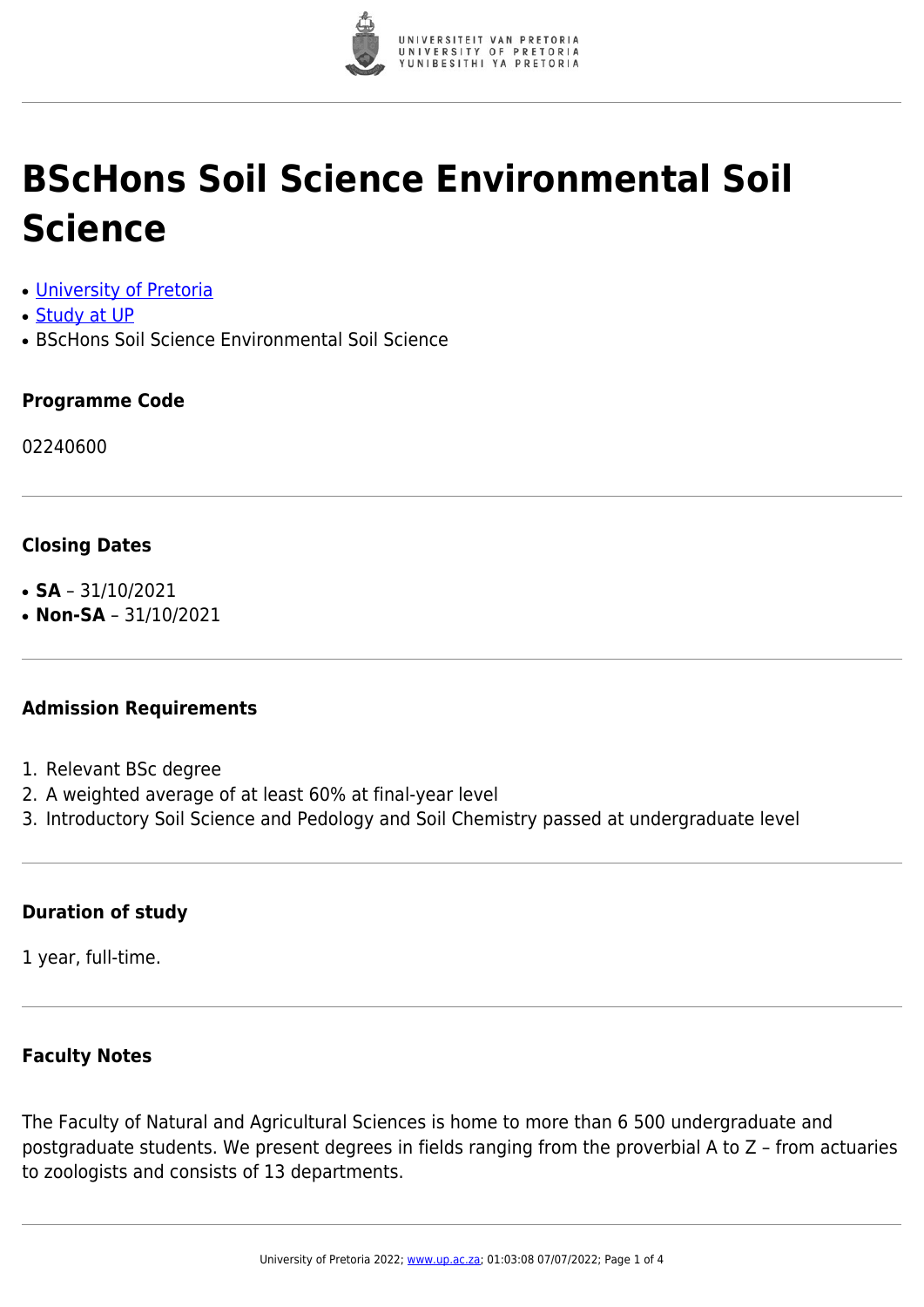

All degree programmes are designed to develop problem-solving individuals who can easily adapt to changing circumstances and take the lead in their chosen fields of specialisation. The qualifications awarded are of world-class and provide access to a multitude of career opportunities for dynamic and creative people. According to the latest Times Higher Education World University Rankings the University has achieved new world rankings in Physical Sciences, a discipline which features strongly in NAS and also maintains excellent positions on the ISI Web of Science (WOS) field rankings in Plant and Animal Sciences, Agricultural Sciences, and Environment and Ecology Sciences.

In the Faculty of Natural and Agricultural Sciences, we strive to continuously improve our high impact research and significantly address the national shortage of PhD graduates that respond to global and local challenges.

#### **Enquiries about the programme**



**How to apply**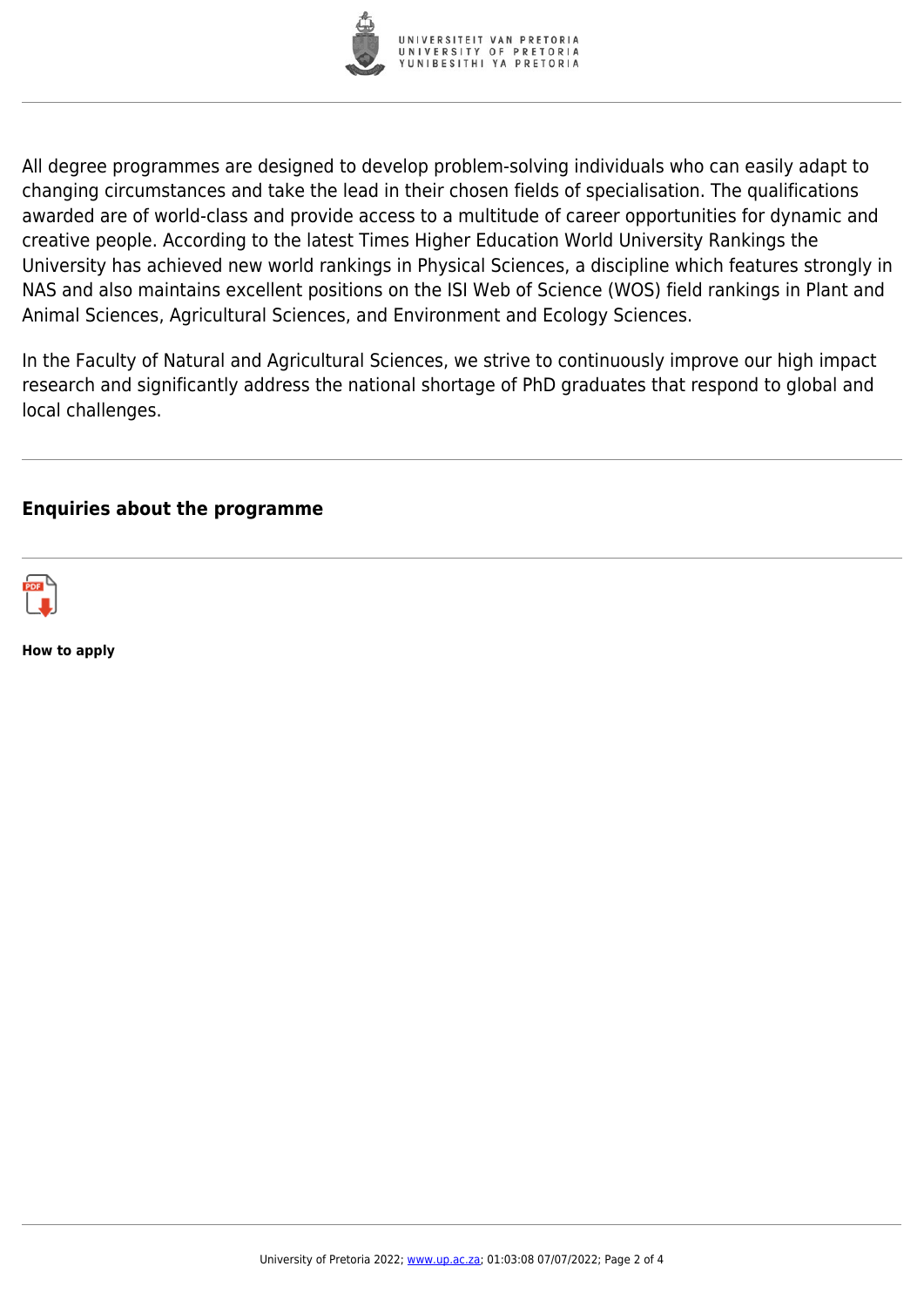



# **Online Application**